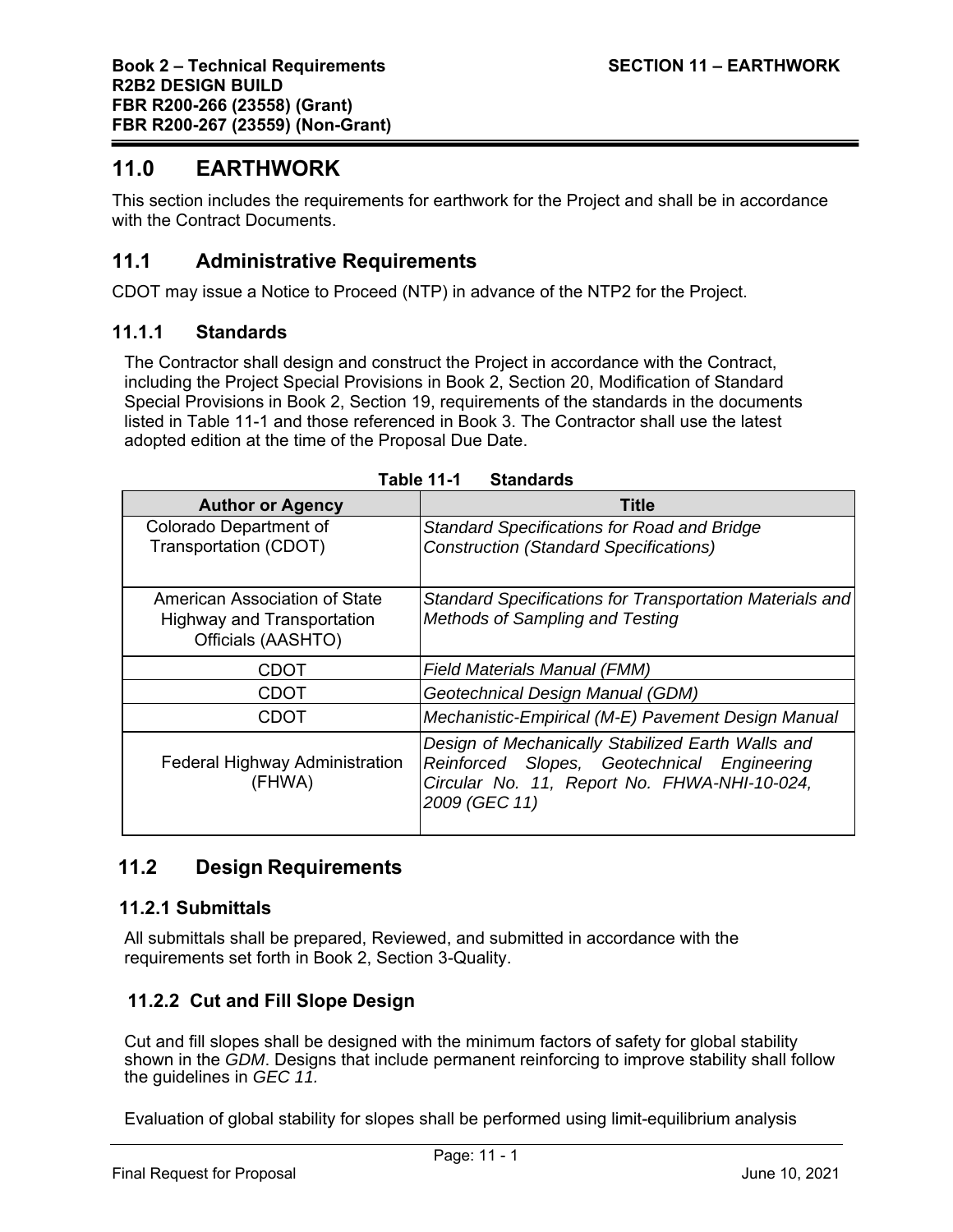methods. Slope grades shall be designed to mitigate potential surface erosion, sloughing and rockfall; and to promote revegetation in accordance with Book 2, Section 17- Landscaping.

The Contractor is responsible for stability of temporary cut and fill slopes, and excavations.

## **11.3 Construction Requirements**

#### **11.3.1 Clearing and Grubbing**

Trees, logs, limbs, stumps, brush, trash, unsuitable materials, and any other items identified under clearing and grubbing shall become the property of the Contractor and shall be disposed of off Site. Clearing and grubbing shall conform to Section 201 of the CDOT *Standard Specifications*.

The Contractor shall conduct a landscape walkthrough, in accordance with requirements of Book 2, Section 17-Landscaping prior to the start of any construction Activities.

### **11.3.2 Removal of Structures and Obstructions**

The Contractor shall raze, remove, and dispose of all structures and obstructions which are identified in the Basic Configuration for removal, except utilities, structures and obstructions removed under other contractual agreements, and salvable material designated to remain the property of the Department. Removal of structures and obstructions shall conform to Section 202 of the CDOT Standard Specifications.

Substructures of existing structures, regardless of location, shall be removed a minimum of two (2) feet below the existing natural ground surface or the proposed ground surface, whichever is at the lower elevation, and a minimum of 5 feet horizontally from proposed underground structures. The limits of removal shall be approved by CDOT prior to completing the work.

Existing pavements shall be removed for the Work. Removals, at a minimum, shall include Surface course, Base and Subbase courses, and unsuitable embankment Materials. Millings produced from removal of asphalt by planing shall become the property of the Contractor. Removal of asphalt mat shall conform to Project Special Provisions Revision of Section 202 - Removal of Asphalt Mat and Revision of Section 202 - Removal of Asphalt Mat (Planing).

## **11.3.3 Excavations and Embankments**

Where the top of a cut slope meets existing grade, the slope shall be rounded and shaped to blend with the adjacent existing contours to create a pleasing appearance and to reduce erosion.

New embankment shall be benched into the existing slopes, where required.

Where Roadway embankment is retained by structurally designed walls (retaining walls), the retained embankment and reinforced fill Material properties shall be compatible with the soil parameters used in design of the walls. This shall apply to both externally stabilized and internally stabilized wall systems.

## **11.3.4 Temporary Roads and Detours**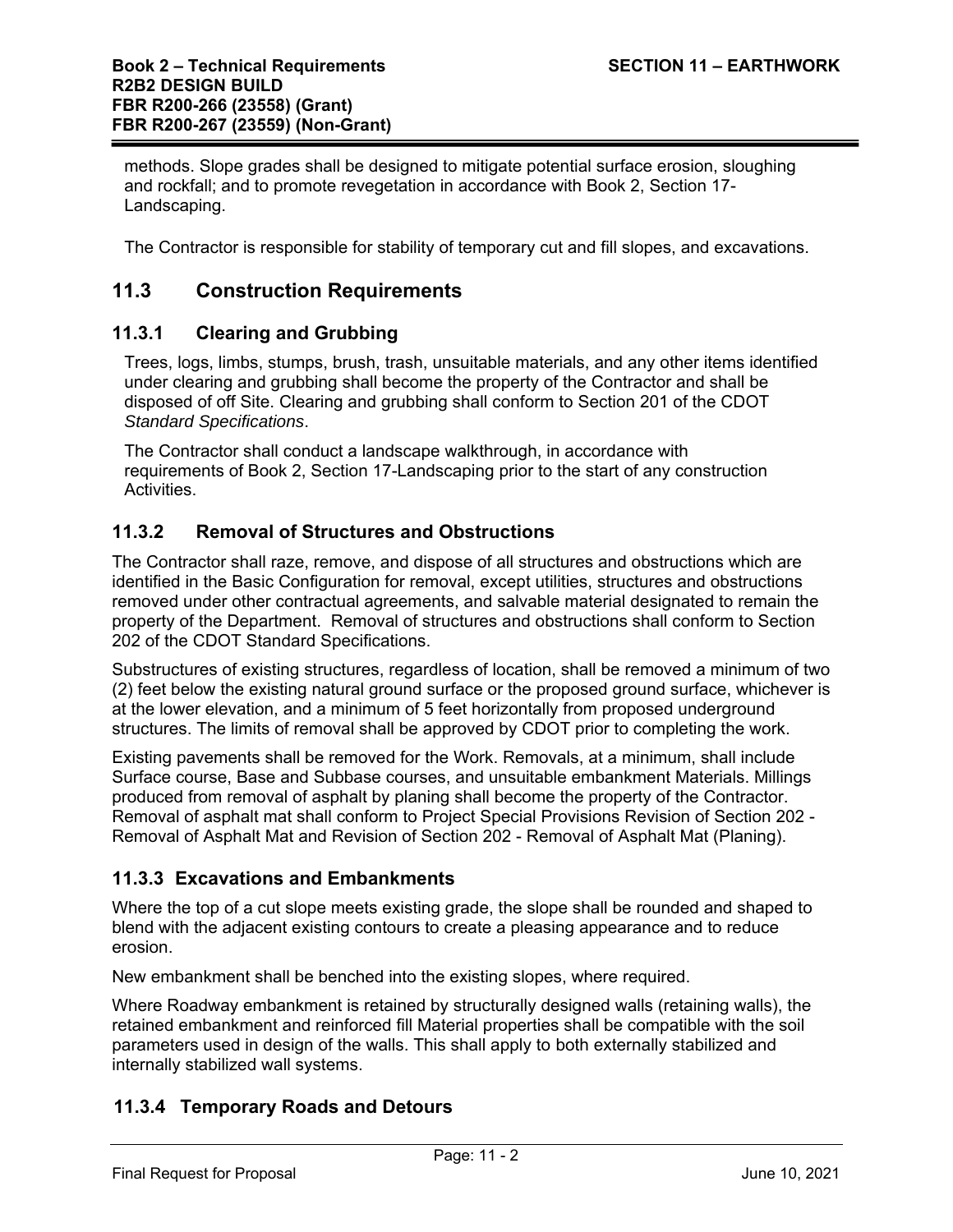Detour submittals shall be as stated in Book 2, Section 10–Geotechnical and Pavements.

Temporary roads shall be designed and constructed to minimize disturbance to existing vegetation and shall be restored to the original contours or to new contours as shown on the restoration plans. Detours shall be obliterated and the alignments restored when they will no longer be used. Restoration of temporary roads and detour sites shall include stabilization, seeding and planting as required by Book 2, Section 5-Environmental, and Book 2, Section 17-Landscaping.

## **11.3.5 Material Requirements**

Except as required below, embankment material utilized for construction shall consist of materials meeting AASHTO classification A-1-a, A-1-b, or A-2-4 when classified in accordance with AASHTO M 145, and shall not contain Reclaimed Asphalt Pavement (RAP) materials in any percentage.

Materials generated on-site that do not meet AASHTO classification A-1-a, A-1-b, or A-2-4 when classified in accordance with AASHTO M 145 may be used on fill slopes and embankment areas outside of the roadway prism (See Section 101.65 of the Standard Specifications) as designated in the plans or as approved by the Engineer.

## **11.3.6 US 350, US 24, CO 9, and CO 239 Roadways**

The top two feet of subgrade immediately under the proposed Pavement Structure on all newly constructed composite pavements shall have a minimum resistance value (R-value) of 40 when tested by the Hveem Stabilometer and shall consist of A-1-a, A-1-b or A-2 material when classified in accordance with AASHTO M 145. The minimum horizontal limits for this material shall be the outer limits of the Pavement Structure, including shoulders and curb and gutter, plus two feet on each side.

The Contractor shall utilize the soils information included in the Reference Documents and conduct a supplemental soil survey to confirm/ascertain whether the existing roadway soil satisfies the above conditions if it is desired to re-use the on-site materials in the "roadway prism". If the on-site materials are re-used, the material will be tested as stated in the CDOT Field Materials Manual during construction. This supplemental soil survey shall conform to the requirements as stated in the CDOT Field Materials Manual. Test holes are required at least every 1,000 feet. The Contractor shall provide any additional mitigation required as a result of the supplemental soil survey.

The results of the supplemental soil survey, along with any additional mitigation measures required, shall be submitted to CDOT for Approval before any embankment, aggregate base course, pavement and pavement related Work commences. The above information shall be submitted in a report format that clearly and concisely describes the existing soil conditions, delineates areas needing additional mitigation, and defines the required mitigation measures. The report shall include a soil profile, boring log, and the test results and shall be signed and sealed by a Professional Engineer.

All Work shall be conducted per the CDOT M-E Pavement Design Manual and the CDOT Field Materials Manual.

Alternative subgrade treatment shall be submitted to CDOT for Approval before any embankment, aggregate base course, pavement, and pavement related Work commences.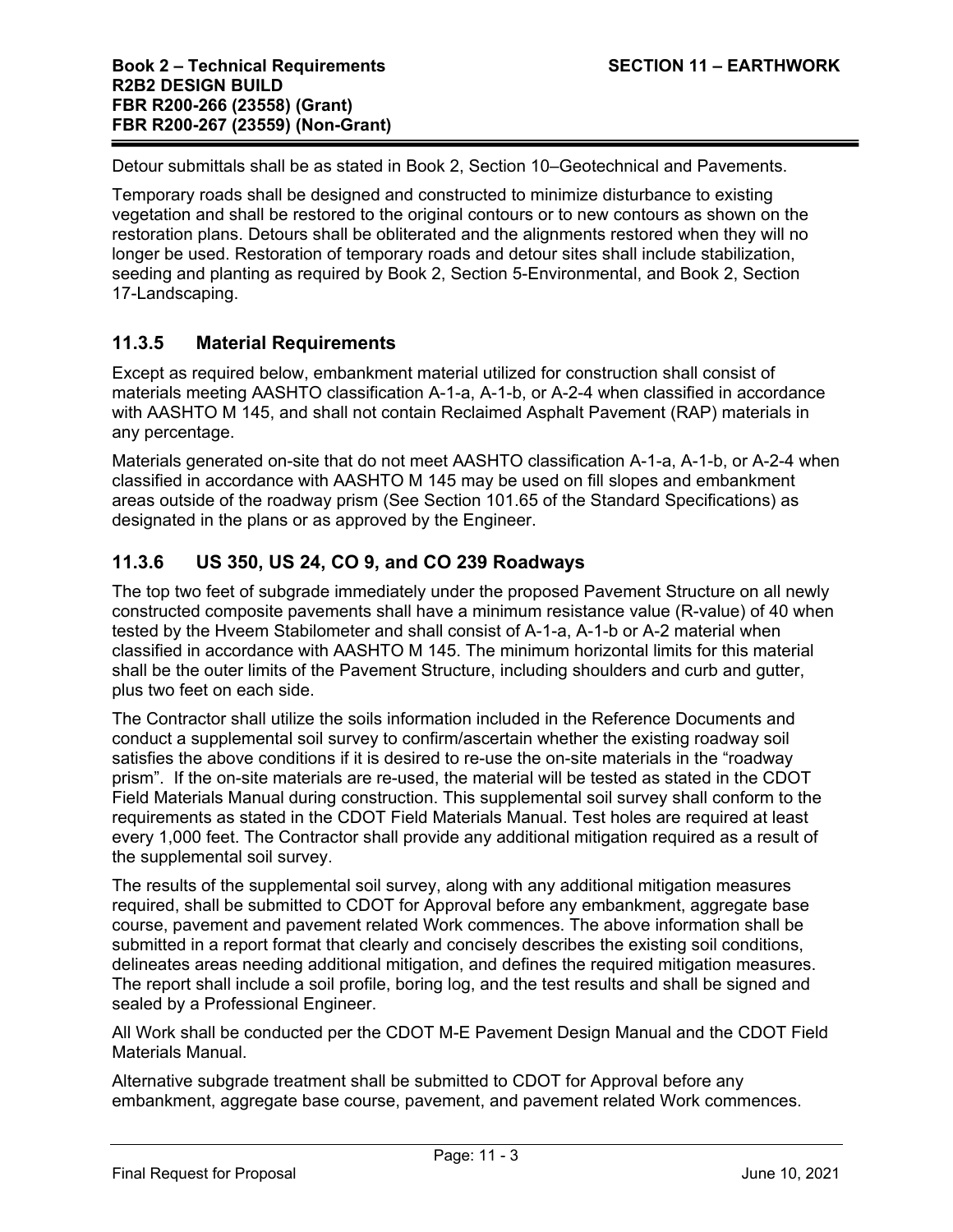#### **11.3.7 Compaction Requirements**

Depth of moisture-density control for this Project shall be as follows:

- 1. Full depth of all embankments
- 2. Six (6) inches for bases of cuts and fills unless otherwise specified
- 3. Twelve (12) inches underneath the proposed pavement section (pavement/base course/soil)
- 4. Compaction shall comply with (AASHTO) T-180 or T-99 testing procedures per Sections 203, 206, 304, and 603.

#### **11.3.8 Reuse of Materials**

The Contractor is allowed to use broken concrete that is less than 6 inches in maximum dimension or broken asphalt that is less than 6 inches in maximum dimension for embankment material provided it is placed in accordance with Section 203.06 of the Standard Specifications. Broken concrete or asphalt less than 6 inches in maximum dimension will not be allowed to be used within the top 5 feet of embankment material immediately below the proposed Pavement Structure or as ABC within the Pavement Structure

Inclusion of recycled asphalt will not be allowed in the embankment fill.

The Contractor shall not dispose of broken concrete greater than 6 inches in maximum dimension or asphalt greater than 6 inches in maximum dimension within the Project limits.

With Approval of CDOT, the existing subgrade may remain in place if it meets all other requirements herein, before any embankment, aggregate base course, pavement and pavement related Work commences.

## **11.3.9 Available Potential Source of Material**

Potential sources of material have not been identified for this Project.

#### **11.3.10 Geotextiles**

Geotextiles shall meet the requirements for Geotextile Class I (Per AASHTO M 288) and be approved for stabilization and separation applications. The geotextile shall be selected from the New York State Department of Transportation list of approved products available at: https://www.nysdot.gov/divisions/engineering/technical-services/technical-servicesrepository/alme/pages/470-1a.html.

 Locations requiring geotextile installation shall be as Approved by CDOT before any embankment, aggregate base course, pavement and pavement related Work commences. Where geotextile installation is required, in-situ soil shall be scarified to a depth of at least 12 inches and then compacted, following requirements of the Standard Specifications.

The geotextile shall be installed per manufacturer's recommendations.